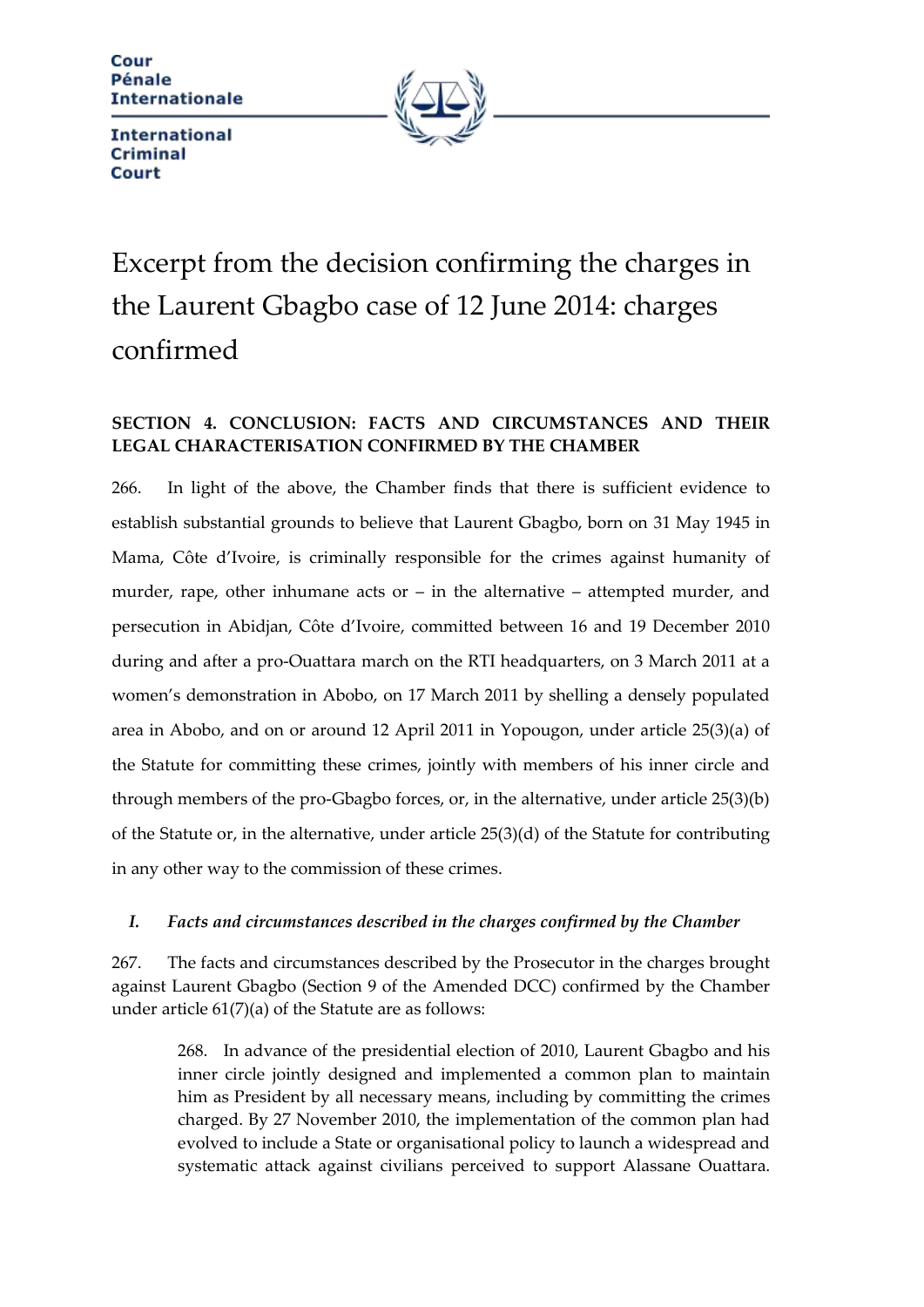Pursuance of this common plan and policy was criminal in nature: implementation of the widespread or systematic attack comprised multiple criminal acts such as murder, rape, other inhumane acts and persecution of the civilian population. Hence, the crimes charged resulted from the implementation of the common plan.

269. At the relevant time, Laurent Gbagbo exercised command, control and authority over the Defence and Security Forces (FDS). At the relevant time, he also exercised control and authority, directly and through his inner circle, on pro-Gbagbo youth, militia members and mercenaries who lent their support to the FDS (jointly referred to as "pro-Gbagbo forces").

270. The pro-Gbagbo forces constituted an organised and hierarchical apparatus of power. By virtue of their position of authority and the contributions they made to the common plan and the policy, Laurent Gbagbo and his inner circle could use these forces to implement the plan and the policy by committing the crimes charged.

271. Between 16 December 2010 and on or around 12 April 2011, pro-Gbagbo forces killed at least 160 persons in the following four incidents:

(a) Between 16 and 19 December 2010, they killed at least 45 persons in Abidjan during and after a pro-Ouattara march on the RTI headquarters;

(b) On 3 March 2011, they killed seven women who had participated in a pro-Ouattara women's demonstration in Abobo commune in Abidjan;

(c) On 17 March 2011, they killed at least 40 persons in or near Abobo market by shelling a densely populated area;

(d) On or around 12 April 2011, in the Yopougon commune of Abidjan, they killed at least 68 persons hailing primarily from northern Côte d'Ivoire and neighbouring West African countries.

272. Between 16 December 2010 and on or around 12 April 2011, pro-Gbagbo forces raped at least 38 women and girls in the following two incidents:

(a) Between 16 and 19 December 2010, pro-Gbagbo forces raped at least 16 women and girls in Abidjan during and after a pro-Ouattara march on the RTI headquarters;

(b) On or around 12 April 2011, they raped at least 22 women in Yopougon.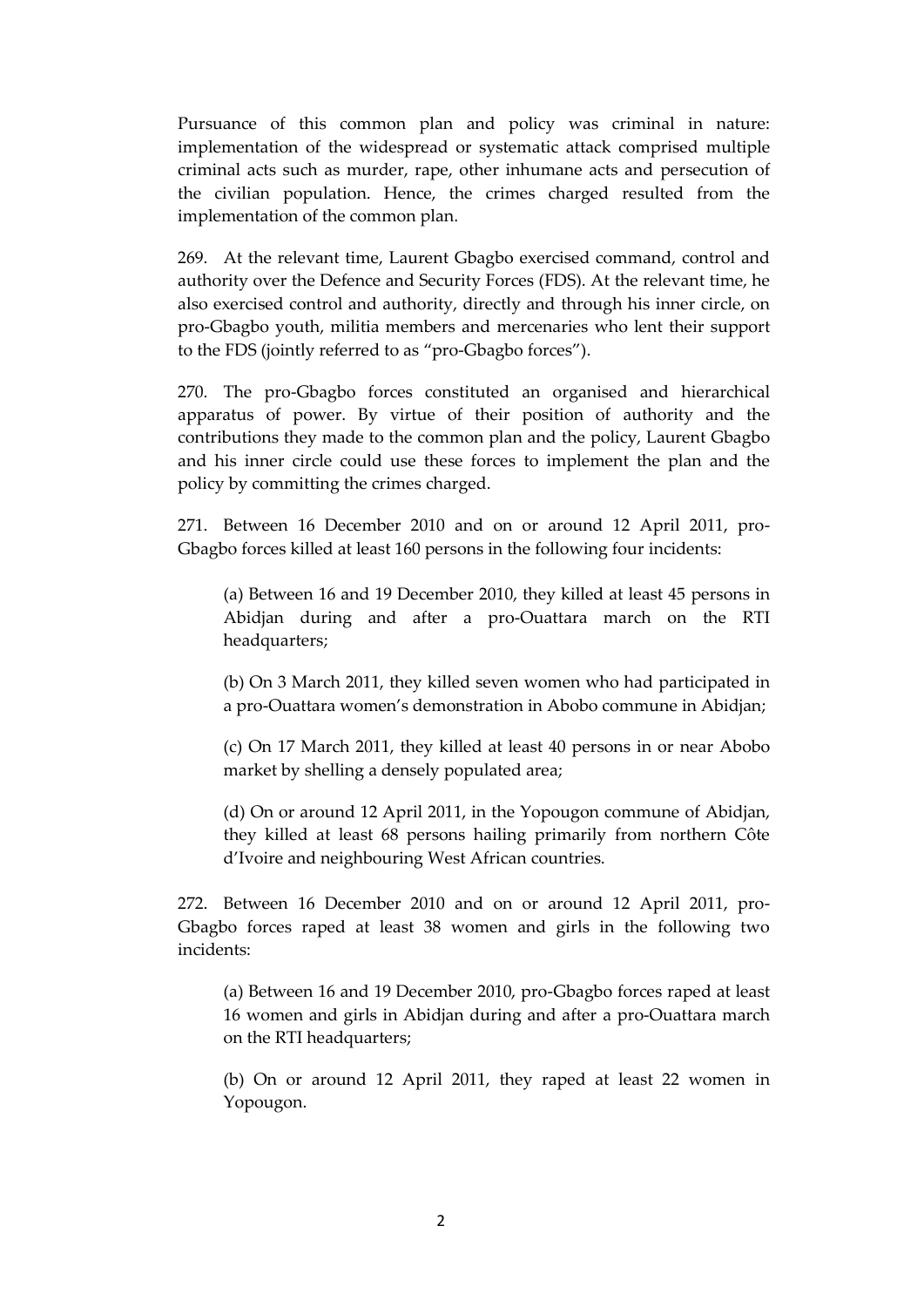273. Between 16 December 2010 and on or around 12 April 2011, pro-Gbagbo forces inflicted great suffering and serious injury to body on at least 118 persons in the following four incidents:

(a) Between 16 and 19 December 2010, they wounded at least 54 persons in Abidjan during and after a pro-Ouattara march on the RTI headquarters;

(b) On 3 March 2011, they wounded at least three persons who had participated in a pro-Ouattara women's demonstration in Abobo;

(c) On 17 March 2011, they wounded at least 60 persons in or near Abobo market by shelling a densely-populated area;

(d) On or around 12 April 2011, they wounded at least one person in Yopougon.

274. The crimes charged were committed on political, national, ethnic or religious grounds. The victims of these crimes were targeted because they were perceived to be members of Alassane Ouattara's political groups or his supporters or because they lived in neighbourhoods of Abidjan believed to be Ouattara strongholds. Often, they were also targeted on ethnic grounds (mainly the Dioula and Baoulé), religious grounds (Muslims), or national grounds (citizens of West African countries such as Mali, Burkina Faso and Nigeria and Ivorians of West African descent). Laurent Gbagbo and other members of the common plan perceived all members of the abovementioned political, ethnic, national and religious groups as supporters of Alassane Ouattara.

275. From 27 November 2010 until on or around 12 April 2011 in Abidjan, the pro-Gbagbo forces carried out a widespread and systematic attack on the civilian population perceived as supporting Alassane Ouattara, involving the multiple commission of criminal acts, pursuant to a policy of the pro-Gbagbo forces led by Laurent Gbagbo and his inner circle. The crimes charged were committed as part of this attack.

276. Laurent Gbagbo contributed to the commission of the crimes charged as follows:

(a) Laurent Gbagbo designed and implemented the common plan which resulted in the commission of the crimes;

(b) Laurent Gbagbo created a structure which enabled him to implement the common plan, which resulted in the commission of the crimes, by appointing or promoting persons loyal to him to key posts in the government and the FDS, by tasking his subordinates with the recruitment of additional members, including pro-Gbagbo youth and militia men, to the FDS and by supervising their recruitment;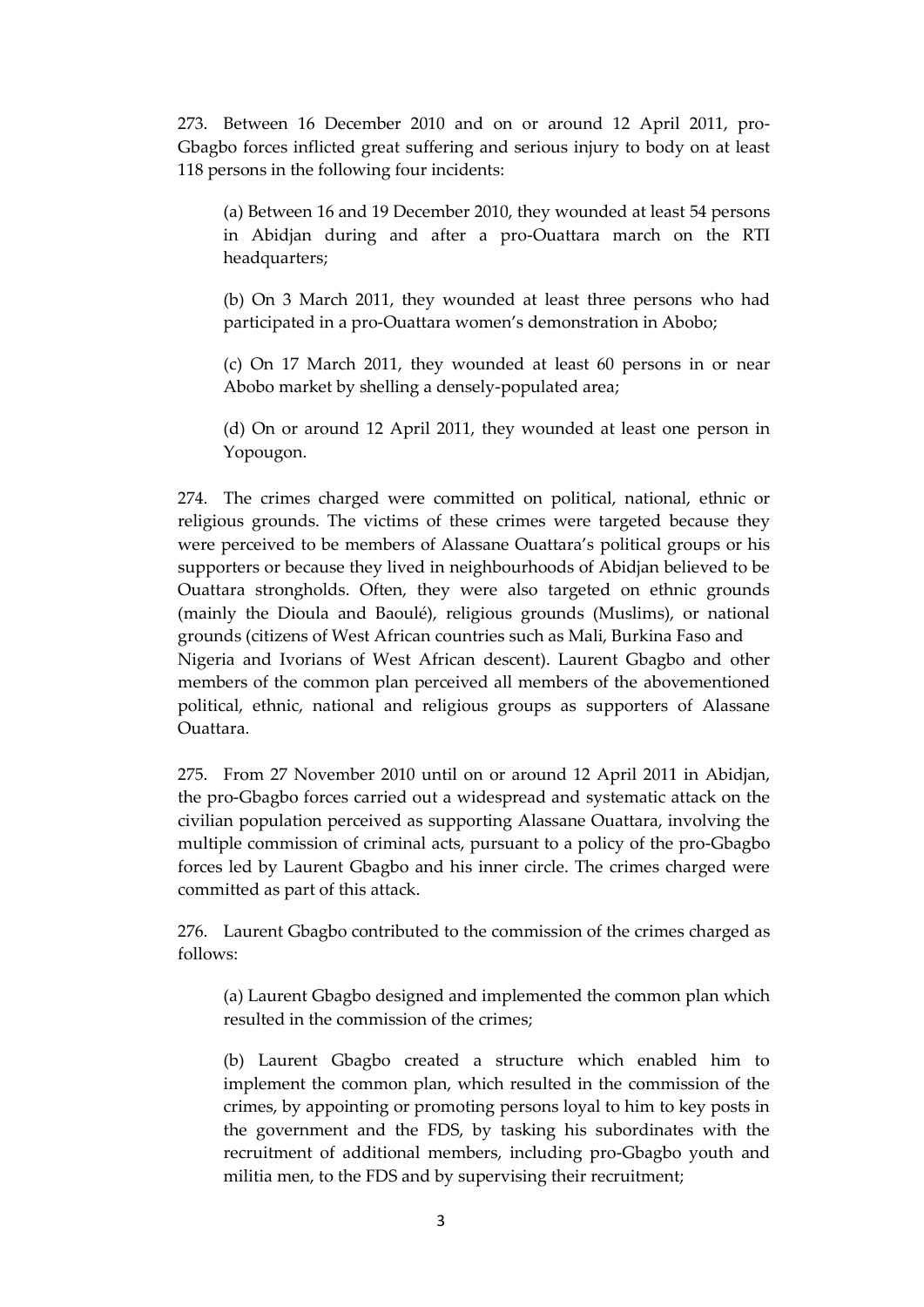(c) Laurent Gbagbo armed the forces loyal to him and which committed the crimes charged, by placing weapons which he controlled at their disposal, by tasking his subordinates with purchasing additional weapons, by providing the necessary funding and by ensuring that weapons and ammunition were supplied to these forces;

(d) Laurent Gbagbo coordinated the implementation of the common plan which resulted in the commission of the crimes, by holding frequent meetings and regular dialogue with his inner circle and other members of his support network on the subject in order to be briefed about the situation on the ground by his commanders and to issue them with operational instructions. Laurent Gbagbo, either directly or through members of his inner circle, tasked his subordinates with implementing, or incited them to implement, the common plan which resulted in the commission of the crimes, and (i) ordered the deployment of armed forces against demonstrators opposed to his politics; (ii) instructed the forces loyal to him to stop the pro-Ouattara march on the RTI headquarters on 16 December 2010; (iii) ordered these forces to lay siege to the Golf Hotel and its residents; (iv) directed these forces to stand fast and not to lose Abobo; (v) used pejorative and hate language against political opponents, *inter alia*, referring to them as "bandits", "enemies" and "terrorists"; and (vi) incited the Yopougon pro-Gbagbo youth and militia members, either directly or through Charles Blé Goudé, to fight to protect the nation and not to let it fall into the hands of the enemy, and called on his supporters to continue to resist and to fight Alassane Ouattara and his "terrorists";

(e) Laurent Gbagbo incited the forces loyal to him to commit crimes: (i) by ordering them not to question the lawfulness of the orders they had received, by making it clear to them that they would not be punished for the crimes committed; (ii) by failing to take the measures within his power to prevent or halt the commission of these crimes during the post-election crisis or to punish the perpetrators; and (iii) by failing to refer the matter to the competent authorities for investigation and prosecution.

277. In performing these actions and omissions, Laurent Gbagbo had the requisite intent and knowledge in relation to the crimes charged. He also knew that his conduct was, or intended it to be, part of a widespread or systematic attack against a civilian population pursuant to or in furtherance of the policy.

#### *II. Legal characterisation of the facts*

278. The legal characterisation of the facts described by the Prosecutor in the charges brought against Laurent Gbagbo (Section 9 of the Amended DCC) confirmed by the Chamber under article 61(7)(a) of the Statute is as follows: